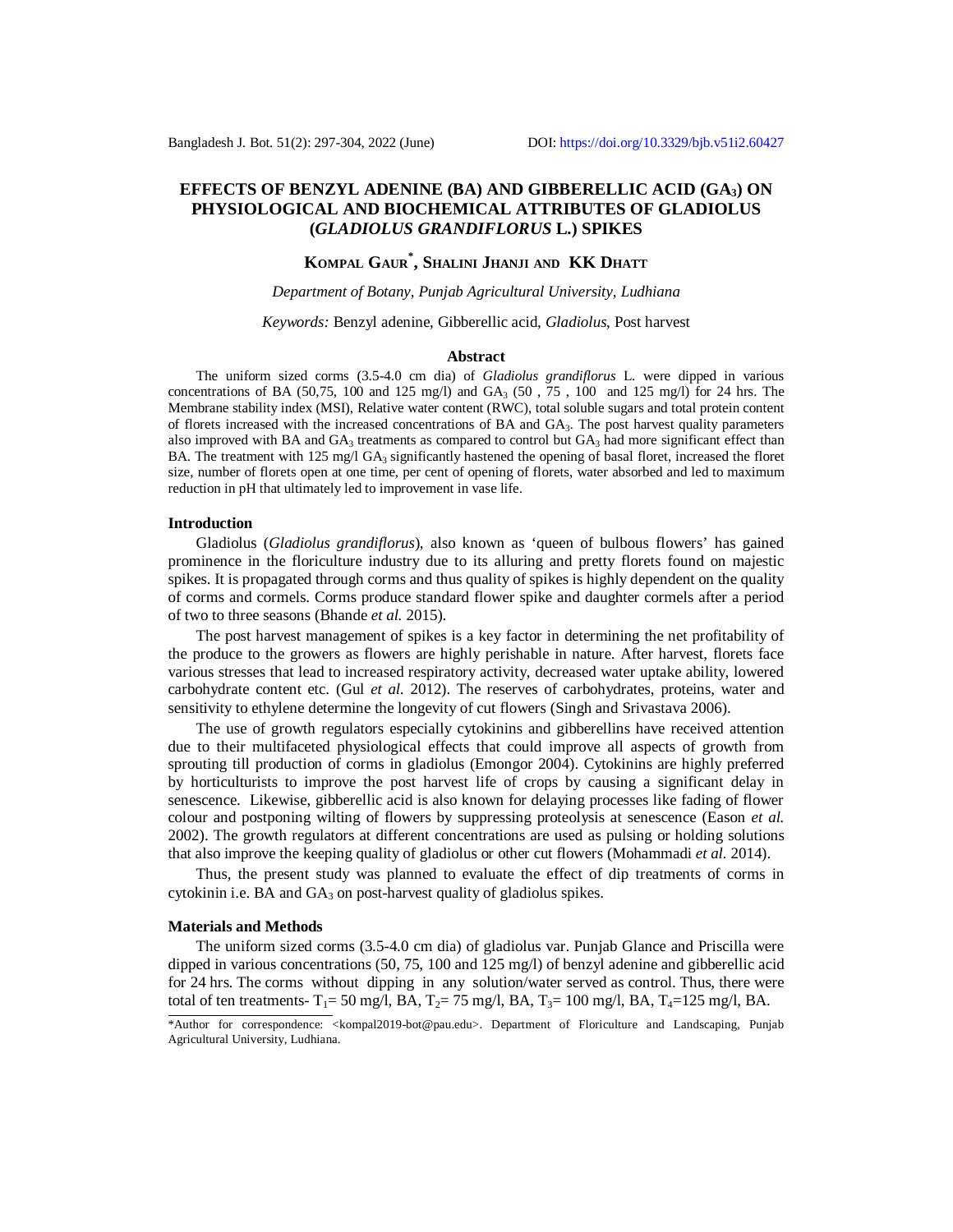$T_5=50$  mg/l, GA<sub>3</sub>,  $T_6=75$  mg/l, GA<sub>3</sub>,  $T_7=100$  mg/l, GA<sub>3</sub>,  $T_8=125$  mg/l, GA<sub>3</sub>,  $T_9 =$  Water and  $T_{10}=$ Control. A stock solution of 125 mg/l of BA/GA<sub>3</sub> was prepared by dissolving 125 mg/l of BA/GA<sub>3</sub> in small quantity of ethanol, followed by addition of distilled water to make the final volume to 1 litre. Then, stock solution of  $BA/GA_3$  was diluted to prepare different concentrations. All the treatments were replicated thrice with three spikes per replication and nine spikes per treatment. The corms were raised in the Research Farms of Department of Floriculture and Landscaping, Punjab Agricultural University, Ludhiana following recommended agronomical practices to obtain spikes. The spikes were harvested at the commercial harvest stage i.e. the tight bud stage (when basal 1-2 florets showed colour). After harvesting, the spikes were grouped in bundles of 3 each and each bundle was placed in vertical position in vase containing water so that basal 5-7 cm portions of the spikes were dipped in distilled water. The observations recorded at tight bud stage for post harvest quality parameters were vase life, days to opening of basal floret, floret size, maximum florets open at one time, per cent of opening of florets, change in pH of vase solution, total water absorbed and physiological loss in weight.

The experiment was conducted in a factorial completely randomized design (CRD). Data were subjected to statistical analysis of variance (ANOVA) using SAS software (version 9.2, SAS Institute Inc., Cary, NC, USA). Mean comparisons to calculate significant differences were performed using Least Significant Differences (LSD) test at 0.05 level of probability.

#### **Results and Discussions**

The post harvest life of spikes is interdependent upon different quality parameters and among these, vase life is the most crucial parameter as it adds to profitability of farmers. Corm soaking treatments significantly increased the vase life of gladiolus spikes as from 8.16 days in control to 15.16 days with 125 mg/l  $GA_3$  (T8) and 13.33 days with 125 mg/l BA (T4). Among all the treatments,  $125 \text{ mg/l } GA_3$  (T8) recorded maximum vase life in both varieties (Fig. 1). The present study is in agreement with the findings of Chopde *et al.* (2012) who also reported enhancement of vase life by treatment with BA and  $GA_3$  via delaying lipid peroxidation and ion leakage.



Fig. 1. Effects of BA and GA<sup>3</sup> on vase life, MSI, RWC, TPC and TSS of *Gladiolus grandiflorus*.

Days to the opening of basal floret is an important parameter influencing the vase life of spikes. The spikes resulting from the corms treated with 125 mg/l BA took maximum days (3.91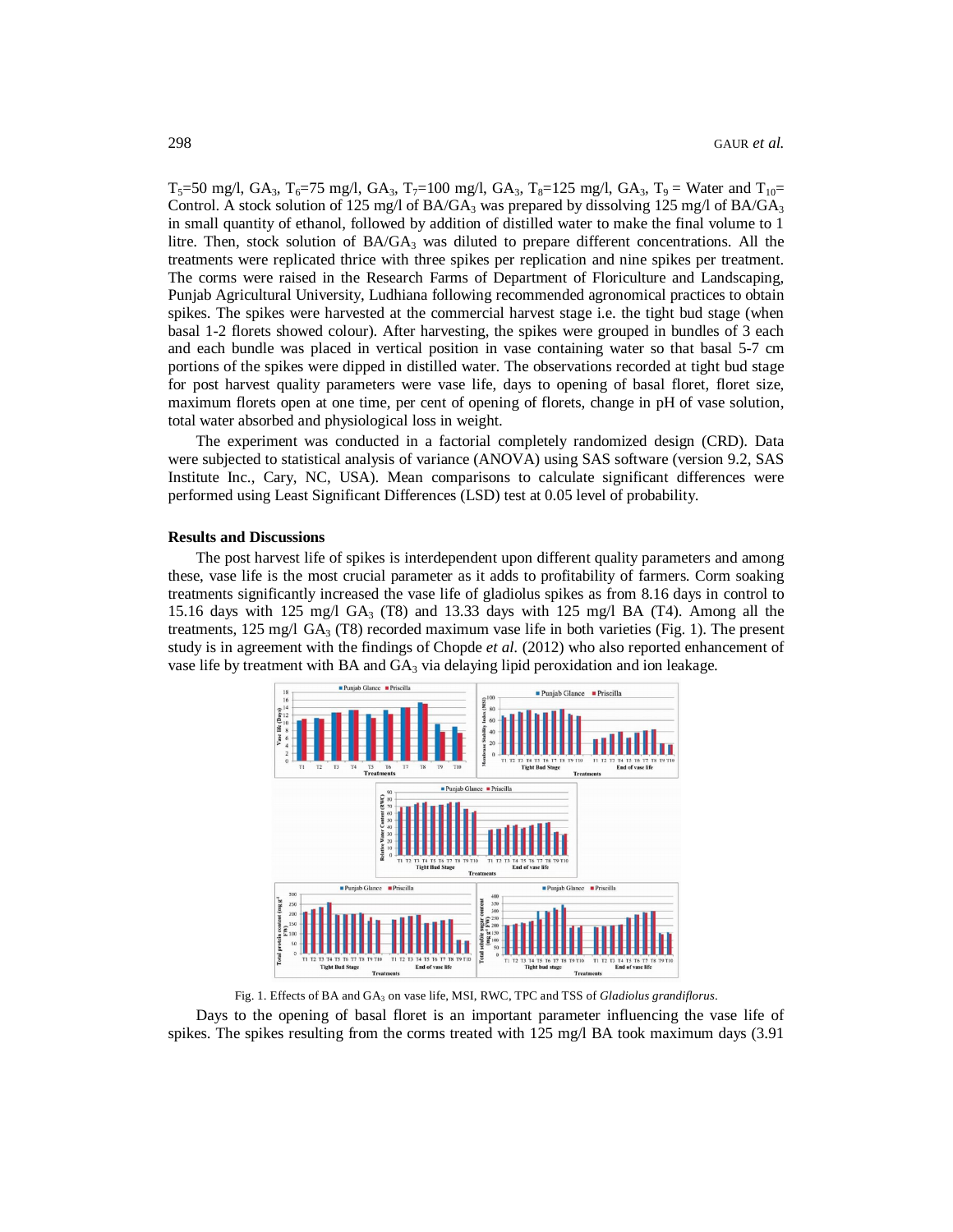days) for the opening of basal floret whereas spikes from the corms treated with 125 mg/l  $GA<sub>3</sub>$ took minimum time (1 day) for the opening of basal floret (Table 1). Baskaran *et al.* (2014) reported delayed flowering in gladiolus with BA treatments.  $GA_3$  corm treatment with 125 mg/l resulted in spikes with maximum floret size of 11.00 cm, which was 1.58 times more than the control (6.94 cm). On the contrary, corm treatment with BA resulted in reduction of size of florets. This increase could be accounted to the increased number of leaves and leaf area with GA<sub>3</sub> treatment that increased the photosynthetic ability of the plant and thus positively influenced the reproductive attributes (Yousif and Mahmoud 2006). The results revealed that floret size increased with increasing concentration of GA<sub>3</sub> and vice versa with BA treatments. Similar results of decreased floret size following BA treatments were also reported by Sajjad *et al.* (2015) in gladiolus.

| Table 1. Effects of BA and GA <sub>3</sub> on various post harvest and biochemical parameters of Gladiolus grandiflorus. |  |  |  |
|--------------------------------------------------------------------------------------------------------------------------|--|--|--|
|--------------------------------------------------------------------------------------------------------------------------|--|--|--|

| Parameters                |                                           |                                 |                       | Days to the opening of basal<br>florets |                                               |                         | Per cent opening of florets         |                       |                        | Size of fully expanded floret<br>(cm) |                                        |
|---------------------------|-------------------------------------------|---------------------------------|-----------------------|-----------------------------------------|-----------------------------------------------|-------------------------|-------------------------------------|-----------------------|------------------------|---------------------------------------|----------------------------------------|
| Treatments                |                                           | Punjab                          |                       | Priscilla                               | Mean                                          | Punjab                  | Priscilla                           | Mean                  | Punjab                 | Priscilla                             | Mean                                   |
|                           |                                           | glance                          |                       |                                         |                                               | glance                  |                                     |                       | Glance                 |                                       |                                        |
| 50 mg/l BA $(T_1)$        |                                           | $2.16^{\overline{\text{cdef}}}$ |                       | $2.00^{\text{cdef}}$                    | $2.08^{DE}$                                   | 61.01 <sup>h</sup>      | $60.64^{\rm g}$                     | $60.82^{D}$           | 7.97 <sup>efg</sup>    | $8.33^{\overline{\text{def}}}$        | $8.15^D$                               |
| 75 mg/l BA $(T_2)$        |                                           | $2.50^{\rm becd}$               |                       | $2.33^{\text{cde}}$                     | $2.41^{\rm CD}$                               | $60.35^{j}$             | $60.12^k$                           | 60.23 <sup>E</sup>    | $7.84^{\mathrm{fgh}}$  | 7.40 <sup>ghij</sup>                  | $7.62^{\rm EF}$                        |
|                           | 100 mg/l BA $(T_3)$                       | 2.83 <sup>bcd</sup>             |                       | $3.00^{\text{abc}}$                     | 2.91 <sup>B</sup>                             | $59.85^1$               | 53.99 <sup>q</sup>                  | $56.92^G$             | 7.13 <sup>hijk</sup>   | 7.13 <sup>hijk</sup>                  | $7.13^{\text{G}}$                      |
|                           | 125 mg/l BA $(T_4)$                       | 4.16 <sup>a</sup>               |                       | $3.66^{ab}$                             | 3.91 <sup>A</sup>                             | 54.66 <sup>p</sup>      | $49.73$ <sup>r</sup>                | $52.19^{\rm H}$       | $6.45^k$               | $6.70^{jk}$                           | $6.57^{\text{H}}$                      |
|                           | 50 mg/l GA <sub>3</sub> (T <sub>5</sub> ) | $2.33^{\text{cde}}$             |                       | 3.00 <sup>abc</sup>                     | $2.66^{\text{BC}}$                            | $59.89^{\rm m}$         | $58.89$ <sup>1</sup>                | $59.39^{F}$           | $7.62$ <sup>fghi</sup> | $8.03^{\rm efg}$                      | $7.82^{\rm DE}$                        |
|                           | 75 mg/l $GA_3(T_6)$                       | $2.00^{\mathrm{cdef}}$          |                       | $2.33^{\text{cde}}$                     | $2.16^{\rm DE}$                               | $62.32^{8}$             | $66.68^{d}$                         | $64.50^{\circ}$       | 8.60 <sup>de</sup>     | 9.03 <sup>cd</sup>                    | 8.81 <sup>C</sup>                      |
|                           | 100 mg/l $GA_3(T_7)$                      | $1.83^{\rm cdef}$               |                       | $2.00^{\mathrm{cdef}}$                  | $1.91^{\rm EF}$                               | $64.61^{\rm f}$         | $67.45^{\circ}$                     | $66.03^{B}$           | $9.64^{bc}$            | 10.20 <sup>b</sup>                    | $9.92^{B}$                             |
|                           | 125 mg/l $GA_3(T_8)$                      | $1.00^{\rm f}$                  |                       | 1.00 <sup>f</sup>                       | $1.00^{\rm G}$                                | $69.48^{b}$             | $89.25^{\text{a}}$                  | 79.36 <sup>A</sup>    | 10.21 <sup>b</sup>     | $11.80^a$                             | $11.00^{A}$                            |
| Water $(T9)$              |                                           | 1.66 <sup>def</sup>             |                       | $1.66$ <sup>def</sup>                   | $1.66^{\rm F}$                                | 56.85 <sup>n</sup>      | $47.12^{s}$                         | $51.98^{\mathrm{I}}$  | 7.35 <sup>ghij</sup>   | $7.16^{\text{hijk}}$                  | $7.26$ GF                              |
| Control $(T_{10})$        |                                           | $1.33$ <sup>ef</sup>            |                       | $1.33$ <sup>ef</sup>                    | $1.33^{\rm F}$                                | 55.00°                  | $45.25^t$                           | $50.12^{J}$           | $6.95^{ijk}$           | $6.93^{ijk}$                          | $6.94\ensuremath{^\mathrm{GH}}\xspace$ |
| Mean                      |                                           | $2.18^{A}$                      |                       | $2.23^{A}$                              |                                               | $60.96^{A}$             | $59.91^{B}$                         |                       | $7.97^{\rm B}$         | $8.27^{A}$                            |                                        |
| LSD ( $p = 0.05$ )        |                                           |                                 |                       |                                         | $T=0.53$ V=0.23 $T\times V=0.89$              |                         | T=0.01 V=0.005 T $\times$ V=0.30    |                       |                        | $T=0.28$ V=0.12 $T \times V= 1.09$    |                                        |
| Table 1 contd. right side |                                           |                                 |                       |                                         |                                               |                         |                                     |                       |                        |                                       |                                        |
|                           | Maximum number of                         |                                 |                       | Change in pH                            |                                               |                         | Loss in physiological weight $(\%)$ |                       |                        | Water uptake (ml)                     |                                        |
|                           | florets open at one time                  |                                 |                       |                                         |                                               |                         |                                     |                       |                        |                                       |                                        |
| Punjab                    | Priscilla Mean Punjab Priscilla           |                                 |                       |                                         | Mean                                          | Punjab                  | Priscilla                           | Mean                  | Punjab                 | Priscilla                             | Mean                                   |
| glance                    |                                           |                                 | glance                |                                         |                                               | glance                  |                                     |                       | glance                 |                                       |                                        |
| 7.00 <sup>bc</sup>        | $7.00^{bc}$                               | $7.00^{\rm B}$                  | $0.45g$ hij           | $0.52^{\rm fghi}$                       | $0.49^{D}$                                    | 14.60 <sup>e</sup>      | $14.46$ <sup>ef</sup>               | $14.53^{\circ}$       | $41.80^{\rm gh}$       | $40.30^{hi}$                          | $41.05^{\rm F}$                        |
| $5.00^{\mathrm{fg}}$      | $6.33^{bc}$                               | $5.66^D$                        | $0.57^{\rm efg}$      | 0.61 <sup>ef</sup>                      | 0.59 <sup>C</sup>                             | 14.07 <sup>efg</sup>    | $13.41^{\rm efghi}$                 | $13.74^{\rm CD}$      | $46.60^{\rm ef}$       | $43.50^{\rm fgh}$                     | $45.05^{\rm E}$                        |
| $5.00^{\mathrm{fg}}$      | $5.33^{\text{def}}$                       | $5.16^{\rm DE}$                 | $0.70$ <sup>cde</sup> | 0.74 <sup>bcd</sup>                     | $0.72^{\rm B}$                                | $12.72$ <sup>ghjk</sup> | 12.5 <sup>hijkl</sup>               | $12.61^{\rm EF}$      | $48.70^{\circ}$        | $49.73^{\text{de}}$                   | $49.21^{D}$                            |
| $4.66\mathrm{^{fg}}$      | 4.33 <sup>g</sup>                         | $4.83^{\rm EF}$                 | $0.81^{\rm abc}$      | $0.94^{\rm a}$                          | 0.87 <sup>A</sup>                             | $11.47^{\rm klmno}$     | $10.81^{\rm no}$                    | $11.14^{\rm HI}$      | $53.86^{bc}$           | $52.46^{bc}$                          | $54.16^{\circ}$                        |
| $4.66^{\mathrm{fg}}$      | $4.33^{8}$                                | $4.50^{\rm EF}$                 | $0.41^{ijkl}$         | $0.43^{\text{hijk}}$                    | $0.42^E$                                      | $13.5^{\mathrm{efgh}}$  | $13.25$ <sup>fghij</sup>            | $13.38^{\rm DE}$      | $44.40^{fg}$           | $44.30^{fg}$                          | $44.35^{\rm E}$                        |
| $5.66$ <sup>def</sup>     | 6.66 <sup>bcd</sup>                       | $6.16^{\rm C}$                  | 0.44 <sup>ghij</sup>  | $0.55^{\mathrm{fgh}}$                   | 0.49 <sup>D</sup>                             | $12.09^{\rm jklmn}$     | $12.47^{\rm hijklm}$                | $12.28^{\mathrm{FG}}$ | $49.66^{de}$           | $46.43$ ef                            | $48.05^D$                              |
| $6.66^{\rm bcd}$          | $7.33^{ab}$                               | $7.00^{\rm B}$                  | $0.64^{\rm def}$      | $0.61^{\rm def}$                        | $0.62^{\circ}$                                | $11.25^{\rm l mno}$     | $11.45^{\rm klmno}$                 | $11.35^{\rm GH}$      | 60.80 <sup>b</sup>     | $56.56^{\text{cd}}$                   | $58.68^{B}$                            |
| $7.33^{ab}$               | $8.33^{a}$                                | 7.83 <sup>A</sup>               | $0.84^{\rm ab}$       | $0.92^{\rm a}$                          | 0.88 <sup>A</sup>                             | $10.10^{\circ}$         | $10.48^{\circ}$                     | 10.29 <sup>I</sup>    | 69.97 <sup>a</sup>     | $69.93^a$                             | $69.80^{A}$                            |
| 4.66 <sup>g</sup>         | $4.33^{8}$                                | $4.50^{\rm EF}$                 | $0.39$ ijkl           | $0.31$ <sup>kl</sup>                    | 0.35 <sup>F</sup>                             | $32.57^{\rm b}$         | 27.69 <sup>c</sup>                  | $31.12^A$             | $37.03^{ij}$           | $33.20^{k}$                           | $35.11^{\rm F}$                        |
| $4.66^{\rm fg}$           | 4.33 <sup>g</sup>                         | $4.33^{F}$                      | $0.37$ <sup>jkl</sup> | 0.28 <sup>1</sup>                       | 0.32 <sup>F</sup>                             | $34.56^a$               | $24.75^{\rm d}$                     | $28.66^{\rm B}$       | $34.73^{jk}$           | 33.20 <sup>k</sup>                    | $33.96^F$                              |
| $5.06^{\rm B}$            | $5.83^{A}$                                |                                 |                       |                                         |                                               | $16.77^{\rm A}$         | $15.14^{B}$                         |                       | $48.72^{A}$            | $47.16^{\rm B}$                       |                                        |
|                           |                                           |                                 |                       |                                         | T=0.82 V=0.36 T×V=1.17 T=0.05 V=0.02 T×V=0.14 |                         | $T=0.90$ V=0.40 $T\times V=1.29$    |                       |                        | $T=1.27$ V=0.60 $T \times V = 3.93$   |                                        |

The maximum number of florets open at one time increased with increasing concentration of GA<sub>3</sub> as 7.83 florets were open following GA<sub>3</sub> (125 mg/l) treatment whereas increasing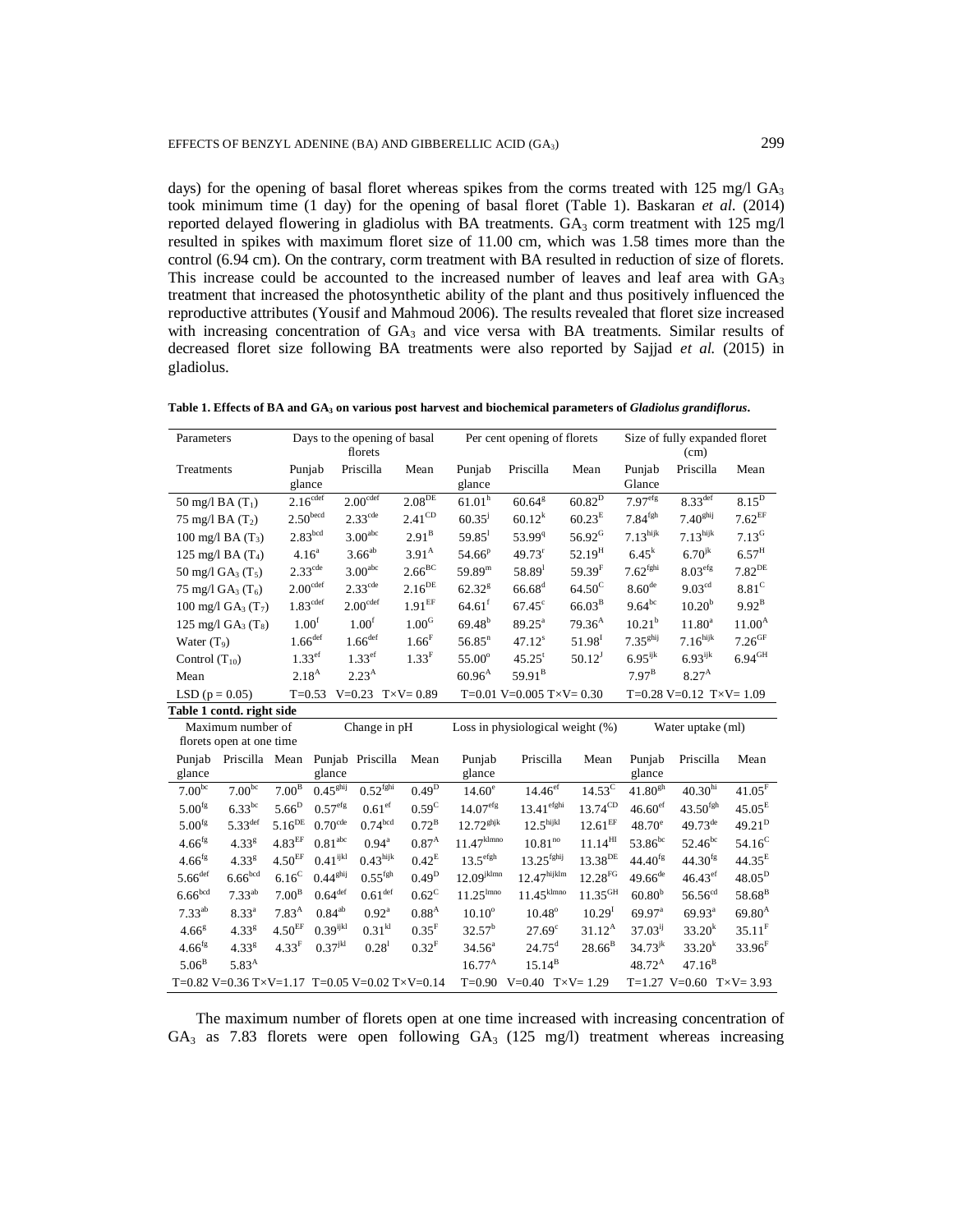concentration of BA adversely affected the opening as maximum 7 florets were open following 50 mg/l BA that declined to 4.83 florets following 125 mg/l BA treatment (Table 1). Thus, increase in number of florets open at one time with  $GA_3$  could be related to the improvement in per cent opening of florets following  $GA_3$  treatments. Treatment of corms with various concentrations of  $GA_3$  improved the per cent opening of florets from 50.12 in control to 79.36 following  $GA_3$  (125) mg/l) whereas BA treatment (50 mg/l) increased the per cent opening to 60.82.

Increase in concentration of both growth regulators led to increase in water uptake by spikes. The maximum amount of water (69.80 ml) was absorbed with  $125 \text{ mg/l}$  GA<sub>3</sub> followed by 58.68 ml with 100 mg/l of GA<sub>3</sub>. The corresponding values of BA treatment were 54.16 ml and 49.21 ml, respectively, with 125 mg/l and 100 mg/l BA (Table 1).

The per cent opening of florets, floret size and maximum number of florets open at one time and total water absorbed were more than control but less than  $GA_3$  with BA treatments. The possible explanation behind such behaviour of BA could be the promotion of sink activity of growing corms and cormels at the expense of development of flower spike (Baskaran *et al.* 2014).

Corm treatments with  $GA_3$  and BA significantly improved per cent opening of florets, floret size, maximum number of florets open at one time and total water absorbed as compared to the control. The corresponding values were more with  $GA_3$  as compared to BA corm treatments. This could be due to enhanced vegetative growth and metabolism with  $GA_3$  treatments, leading to enhanced photosynthetic ability, assimilation of photosynthetic products and improved flowering attributes (Tawar *et al*. 2007). The positive influence of BA treatments as compared to control could be accounted to the promotion of sink activity of growing corms and cormels at the expense of development of flower spike (Baskaran *et al.* 2014).

The decrease in pH of vase water at the end of vase life of spikes was 0.88 with  $GA_3$  (125) mg/l) and 0.87 with BA (125 mg/l) as compared to 0.32 in control (Table 1). The maintenance of low pH in the vase solution prevents growth of bacteria, inhibits vascular blockage and enhances conductivity of water in spikes leading to long vase life. The endogenous enzymes responsible for plugging of stems might get inhibited due to highly acidic environment, thus inhibiting microbial growth (Marousky 1971). The decrease in pH of vase water with increasing concentration of BA and  $GA_3$  supports their promontory effect on vase life of spikes that increased with increased concentrations of BA and GA<sub>3</sub>.

Corms treated with  $125 \text{ mg}/\text{I GA}_3$  recorded minimum per cent loss in physiological weight  $(10.29)$ , followed by 125 mg/l BA  $(11.14)$  as compared to control  $(28.66)$  (Table 1). This reduction in loss of physiological weight of spikes might be due to higher water uptake by spikes. Higher water uptake not only regulates metabolic processes but also maintains freshness and turgidity of cut flowers that further improves the vase life (Woltering *et al.* 2018). Both GA<sub>3</sub> and BA are known for their role in increasing the permeability of cell membrane to glucose, conversion of sucrose and starch into glucose, leading to decrease in water potential of cells. This leads to increased water uptake and reduced per cent loss in physiological weight (Salisbury and Ross 2010). In this study, there was an increase in water uptake and reduction in per cent loss in weight that could have improved vase life of spikes. Similar results have been reported by Mangave *et al.* (2013) in Heliconia.

Membrane Stability Index (MSI) in florets was high at tight bud stage and decreased with the onset of senescence indicating deterioration of membranes (Fig. 1). Highest MSI of 80.50 and 44.87 was recorded at tight bud stage and end of vase life, respectively, in florets of  $GA_3$  (125) mg/l), which were 1.19 and 2.53 times higher than the control, respectively. Minimum MSI was recorded in florets of control spikes that further declined with the onset of senescence (67.62 at tight bud and 17.70 at the end of vase life). Among all BA treatments, 125 mg/l BA recorded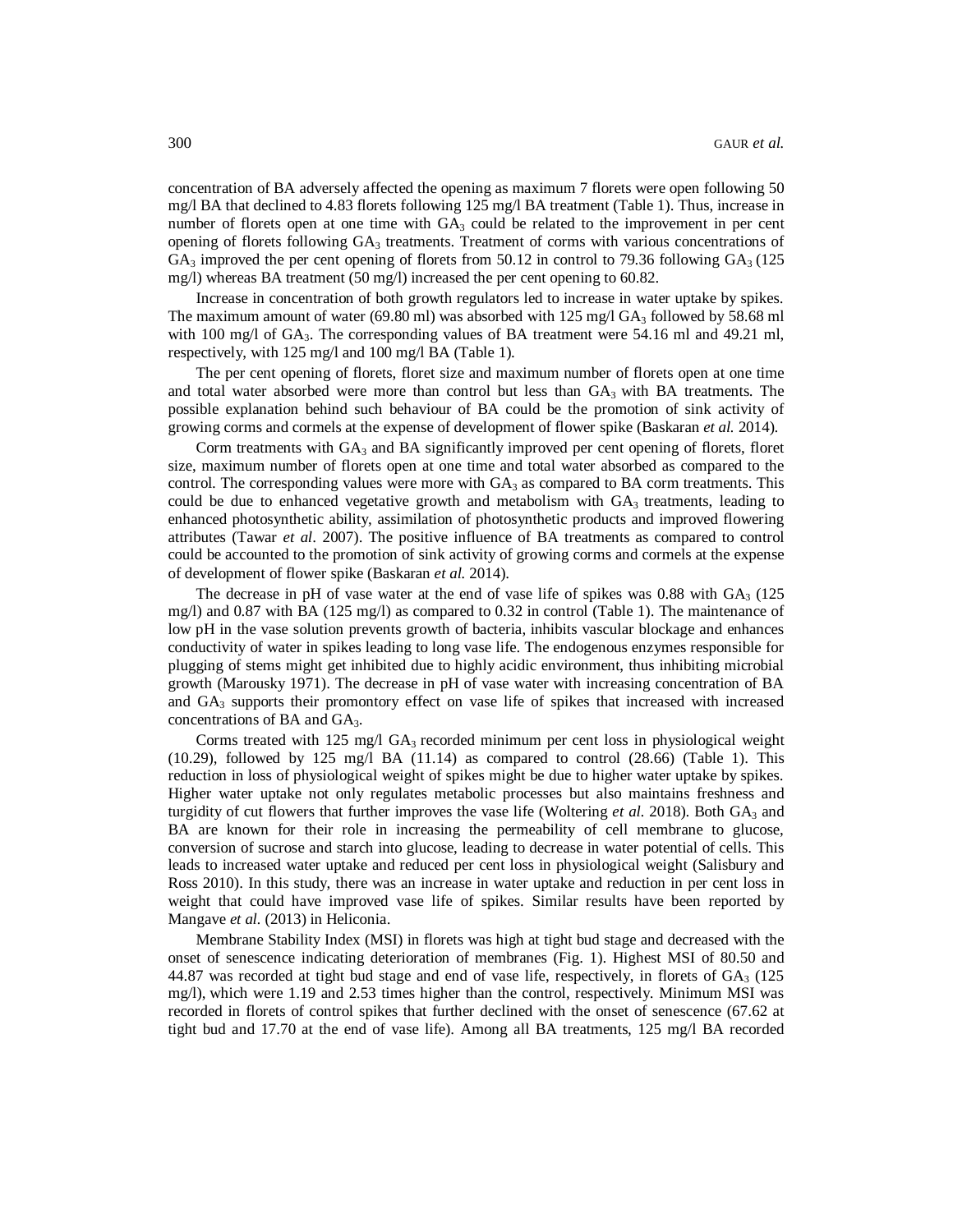maximum MSI at both stages. The results are in agreement with the results reported by Zhang and Guo (1998) in chrysanthemum. The increase in MSI with  $GA_3$  treatment can be attributed to its role in increasing calcium uptake by cells which results in reduction in electrolyte leakage (Jonas and MacMillan 1985).

Relative Water Content (RWC) increased with increasing concentration of BA and  $GA_3$  in both the varieties and at both stages. At tight bud stage, highest RWC was recorded with 125 mg/l  $GA_3$  which was 1.21 times higher than control. At the end of vase life, corm treatment with  $GA_3$  at 125 mg/l had significantly higher mean RWC. Among all the BA concentrations, 125 mg/l BA recorded maximum RWC at both stages (Fig. 1). Increase in RWC with corm treatments with  $GA<sub>3</sub>$ might be due to its starch and polysaccharide hydrolysing property. The production of hydrolysis products (glucose and fructose) decrease water potential in cells of floret resulting in more water uptake and increased RWC (Emongor 2004). Similar results were reported by Hashemabadi *et al.* (2014) in carnation.

At tight bud stage, maximum protein content was recorded in BA (125 mg/l) which was 1.53 times higher than control. Between the two varieties, Priscilla recorded 0.35 per cent higher protein content than Punjab Glance. Protein content of florets decreased with the onset of senescence. At the end of vase life, highest protein content was recorded with BA 125 mg/l which was 2.82 times higher than control. Low protein content in florets at the end of vase life could be due to simultaneous protein degradation and protein synthesis inhibition. High protein content in florets due to treatment with BA and  $GA_3$  might be due to their effect in lowering the activity of protease enzyme as reported by Elanchezhian and Srivastava (2001) in chrysanthemum.

Corm treatments with BA and  $GA_3$  significantly increased the total soluble sugar content in florets at both stages and in both varieties. At tight bud stage, maximum sugar content was recorded in treatment with  $GA_3$  (125 mg/l), which was 1.72 times higher than the control. Between the two varieties, Punjab Glance recorded 2.80 per cent higher sugar content than Priscilla. Sugar content of florets decreased with the onset of senescence.  $GA_3$  (125 mg/l) recorded maximum sugar content (299.57 mg/g FW) at the end of vase life (Fig. 1). These results can be explained on the basis of role of  $GA_3$  in preventing the formation of enzymes responsible for starch hydrolysis (Ichimura *et al*. 2002). High sugar content due to treatment with BA might be due to increased activity of invertase and amylase (Han 1995). Similar results were reported by Faraji *et al*. (2011) in gladiolus.

Among both cultivars, Punjab Glance recorded minimum number of days for the opening of basal floret (1.00), minimum loss in physiological weight (10.10 g) and maximum water uptake  $(69.97 \text{ ml})$  with GA<sub>3</sub> (125 mg/l). Whereas, Priscilla recorded maximum per cent flowering (89.25) %), floret size (11.80 cm), maximum number of florets open at one time (8.33) with  $GA_3 \otimes 125$ mg/l.

Correlation analysis was done to find the effect of various post harvest and biochemical parameters at various stages on the vase life of gladiolus spikes. The analysis revealed significant positive coefficient of correlation (r) between vase life and different parameters except days to opening of florets (Table 2). The vase life had strong positive and significant correlation with membrane stability index ( $r = 0.962$ ), relative water content ( $r = 0.948$ ) and total water absorbed (0.936) and significant inverse relationship with loss in physiological weight (0.81). The content of metabolic reserves viz. total soluble sugars at tight bud stage  $(r = 0.792)$  and end of vase life (r  $= 0.862$ ), soluble proteins at tight bud stage (r = 0.528) and end of vase life (r = 0.782) significantly influenced the vase life as revealed by high values of correlation coefficients. The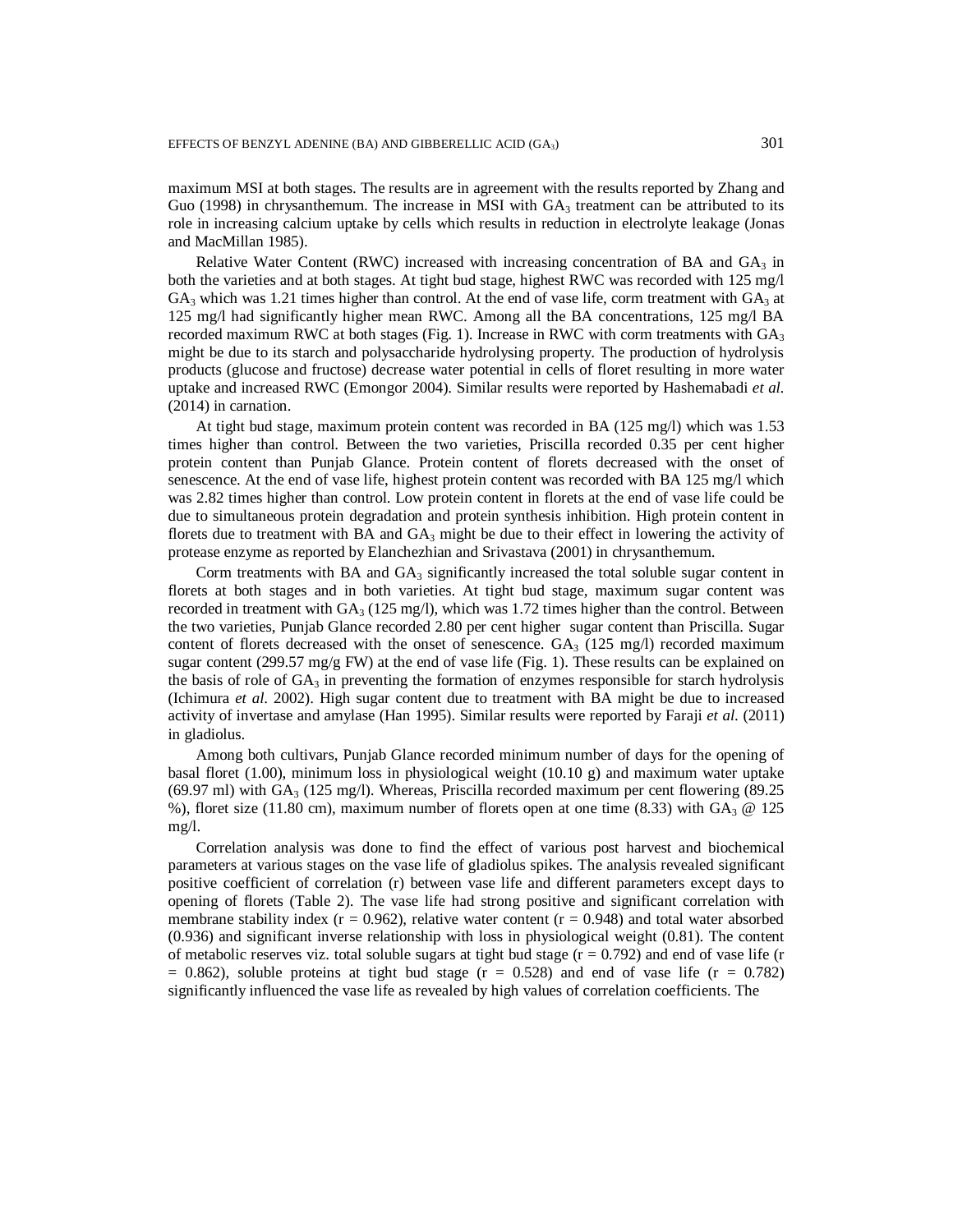|                                                                                                                   | Vase life MSI at      | tight bud<br>stage                                                      | vase life<br>MSI at<br>end of | tight bud<br>stage     | $RWC$ at $RWC$ at<br>vase life<br>$\operatorname{end}$ of | TPC at<br>tight bud<br>stage | TPC at<br>vase life<br>end of | TSS at<br>tight bud<br>stage                    | vase life<br>TSS at<br>end of | Days to<br>opening<br>of basal<br>floret | Per cent<br>opening              | Floret<br>size                                                                                          | Maximum Change<br>one time<br>open at<br>florets<br>No.of | in pH                           | Loss in<br>weight | absorbed<br>Water |
|-------------------------------------------------------------------------------------------------------------------|-----------------------|-------------------------------------------------------------------------|-------------------------------|------------------------|-----------------------------------------------------------|------------------------------|-------------------------------|-------------------------------------------------|-------------------------------|------------------------------------------|----------------------------------|---------------------------------------------------------------------------------------------------------|-----------------------------------------------------------|---------------------------------|-------------------|-------------------|
| MSI at tight bud 0.851882<br>Vase life                                                                            |                       |                                                                         |                               |                        |                                                           |                              |                               |                                                 |                               |                                          |                                  |                                                                                                         |                                                           |                                 |                   |                   |
| stage<br>MSI at end of                                                                                            | 0.962138 0.87         | '0052                                                                   |                               |                        |                                                           |                              |                               |                                                 |                               |                                          |                                  |                                                                                                         |                                                           |                                 |                   |                   |
| RWC at tight<br>vase life                                                                                         |                       | 0.763309 0.839285 0.850889                                              |                               |                        |                                                           |                              |                               |                                                 |                               |                                          |                                  |                                                                                                         |                                                           |                                 |                   |                   |
| RWC at end of<br>bud stage                                                                                        |                       | 0.947682 0.859628                                                       |                               | 0.982133 0.879447 1    |                                                           |                              |                               |                                                 |                               |                                          |                                  |                                                                                                         |                                                           |                                 |                   |                   |
| TPC at tight bud 0.528501 0.475523<br>vase life                                                                   |                       |                                                                         |                               |                        | 0.587217 0.481515 0.533275                                |                              |                               |                                                 |                               |                                          |                                  |                                                                                                         |                                                           |                                 |                   |                   |
| TPC at end of<br>stage                                                                                            |                       | 0.781707 0.536855                                                       |                               |                        | 0.790099 0.585408 0.765527 0.843587                       |                              |                               |                                                 |                               |                                          |                                  |                                                                                                         |                                                           |                                 |                   |                   |
| TSS at tight bud 0.791529 0.688508<br>vase life                                                                   |                       |                                                                         |                               | 0.772086 0.698732      |                                                           | 0.791966 0.017768 0.389263   |                               |                                                 |                               |                                          |                                  |                                                                                                         |                                                           |                                 |                   |                   |
| TSS at end of<br>stage                                                                                            |                       | 0.860247 0.666785 0.834887 0.696075 0.853558 0.144966 0.559175 0.955841 |                               |                        |                                                           |                              |                               |                                                 |                               |                                          |                                  |                                                                                                         |                                                           |                                 |                   |                   |
| Days to opening<br>vase life                                                                                      |                       | 0.178911 0.166204 0.241862 0.18674 0.205071 0.782028 0.545212 -0.2407   |                               |                        |                                                           |                              |                               |                                                 | $-0.08556$                    |                                          |                                  |                                                                                                         |                                                           |                                 |                   |                   |
| of basal floret                                                                                                   |                       |                                                                         |                               |                        |                                                           |                              |                               |                                                 |                               |                                          |                                  |                                                                                                         |                                                           |                                 |                   |                   |
| Per cent opening 0.682762<br>Floret size                                                                          | 0.615285              | 0.473559<br>17761<br>0.50                                               | 0.608641<br>0.588765          |                        | 0.459316 0.622974 -0.00567<br>0.499936 0.633252           | $-0.18645$                   |                               | 0.406314 0.696943<br>0.249394 0.798471          | 0.753454<br>0.796451          | $-0.54255$<br>$-0.37205$                 | 0.899417                         |                                                                                                         |                                                           |                                 |                   |                   |
| Maximum no. of                                                                                                    | 0.58887               | 0.321211                                                                | 0.54821                       | 0.342783               | 0.554201                                                  | 0.020741                     | 0.406744                      | 0.580121                                        | 0.617684                      | $-0.43474$                               | 0.827326 0.851126                |                                                                                                         |                                                           |                                 |                   |                   |
| florets open at<br>one time                                                                                       |                       |                                                                         |                               |                        |                                                           |                              |                               |                                                 |                               |                                          |                                  |                                                                                                         |                                                           |                                 |                   |                   |
| Change in pH                                                                                                      | 0.804031              | 0.83                                                                    |                               |                        |                                                           |                              |                               |                                                 |                               |                                          |                                  | 5147 0.826111 0.752712 0.798725 0.750821 0.744167 0.408156 0.471445 0.328519 0.455748 0.335315 0.392611 |                                                           |                                 |                   |                   |
| Water absorbed<br>Loss in weight                                                                                  | 0.93559<br>$-0.81025$ | $-0.57942$<br>0.894597                                                  | 0.921169<br>$-0.8501$         | $-0.72082$<br>0.788021 | $-0.85252$<br>0.923753                                    | 0.410483                     | 0.646195                      | -0.68614 -0.93075 -0.60941 -0.73395<br>0.803782 | 0.824154                      | $-0.39617$<br>$-0.02474$                 | $-0.47376 - 0.42475$<br>0.731212 | 0.724162                                                                                                | $-0.47567$<br>0.620341                                    | 0.823158 -0.71793<br>$-0.66683$ |                   |                   |
| MSI- Membrane stability index, RWC- Relative water content, TPC- Total protein content, TSS- Total soluble sugar. |                       |                                                                         |                               |                        |                                                           |                              |                               |                                                 |                               |                                          |                                  |                                                                                                         |                                                           |                                 |                   |                   |
|                                                                                                                   |                       |                                                                         |                               |                        |                                                           |                              |                               |                                                 |                               |                                          |                                  |                                                                                                         |                                                           |                                 |                   |                   |

Table 2. Correlation analysis among various post harvest and biochemical parameters of gladiolus spikes.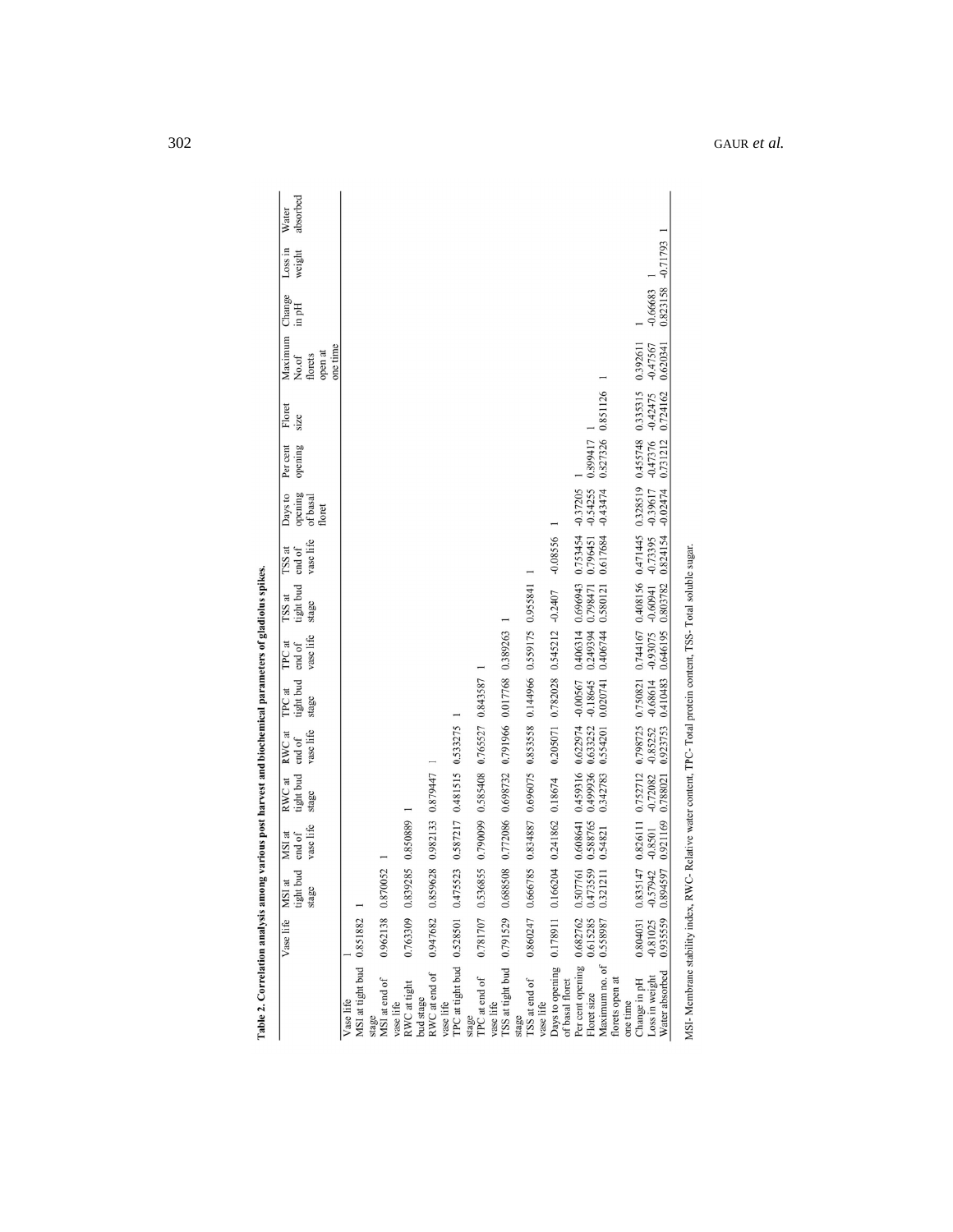amount of water absorbed had high degree of significant positive influence on membrane stability index  $(r = 0.921)$  and relative water content  $(r = 0.923)$  at the end of vase life that further played a determining role in vase life. Among all the post harvest parameters, floret size was most dependent upon days to the opening of basal floret  $(r = 0.89)$ , followed by total soluble sugar content at tight bud stage and end of vase life ( $r = 0.798$  and  $r = 0.796$  respectively).

Thus, significant and positive correlation coefficients between post harvest quality, physiological and biochemical parameters strengthen the present findings where improved membrane stability index, relative water content, total water absorbed and higher content of total soluble sugars and soluble proteins enhanced the vase life of spikes, produced from corms treated with  $GA_3$  and BA. The vase life of Priscilla spikes (11.56 days) was significantly higher than Punjab Glance (10.63 days).

Therefore, promontory effects of  $GA_3$  and  $BA$  on post harvest quality parameters *viz*. water uptake, loss in physiological weight might be due to maintenance of MSI, RWC, total protein content and total soluble sugar content in the spikes that ultimately improved the vase life.

#### **Acknowledgements**

The authors are grateful to the Head, Department of Floriculture and Landscaping and the Head, Department of Botany, Punjab Agricultural University, Ludhiana for providing infrastructure for conducting the experiments.

### **References**

- Baskaran V, Abirami K and Dam RS 2014. Effect of plant growth regulators on yield and quality in gladiolus and under Bay Island conditions. J. Hortic Sci. **9**: 213-216.
- Bhande MH, Chopde N, Wasnik P and Warkade VP 2015. Response of gladiolus var. American Beauty to spacing and corm size. Plant Arch. **15**: 837-840.
- Chopde N, Gonge VS and Nagre PK 2012. Effect of growth regulators on growth and flowering of gladiolus. Int. J. Agric. Sci. **8**: 403-406.
- Eason JR, Ryan DJ, Pinkney TT and Donoghue EM 2002. Programmed cell death during flower senescence: isolation and characterization of cysteine proteases from *Sandersonia aurantiaca.* Funct. Plant Biol. **29**: 1055-1064.
- Elanchezhian R and Srivastava GC 2001. Physiological response of chrysanthemum petals during senescence*.* Biol. Plant **44**: 411-415.
- Emongor VE 2004. Effect of gibberellic acid on post-harvest quality and vase life of gerbera cut flowers. J. Agron. **3**: 191-95.
- Faraji S, Naderi R, Ibadli OV, Basaki T, Gasimov SN and Hosseinova S 2011. Effects of post harvesting on biochemical changes in Gladiolus cut flowers cultivars (White prosperity). Middle-East J. Sci. Res. **9**: 572-577.
- Gul F, Tahir I and Rasool I 2012. Senescence and postharvest performance of cut *Nerine sarniensis* flowers: Effects of cycloheximide. Int. J. Bot. **8**: 22-30.
- Han SS 1995. Application of growth regulators to delay the development of foliar chlorosis on Easter lilies. J. Am. Soc. Hort. Sci. **120**: 254-258.
- Hashemabadi D, Liavali MH, Kaviani B, Mousavi M, Keyghobadi S and Zahiri S 2014. Effect of nano-silver and boric acid on extending the vase life of cut rose (*Rosa hybrid* L.). J. Environ. Biol. **35**: 833-838.
- Ichimura K, Shimizu H and Hiraya T 2002. Effect of 1–methylecyclopropene (1–MCP) on the vase life of cut carnation, delphinium and sweet pea flowers. Bull. Natl. Inst. Flor. Sci. **2**: 1-8.
- Jonas RL and MacMillan J 1985. *In*: Wilkins M B (Ed.) Gibberellins: Advanced Plant Physiol*,* Pitman Press, Bath, London, pp. 21-52.